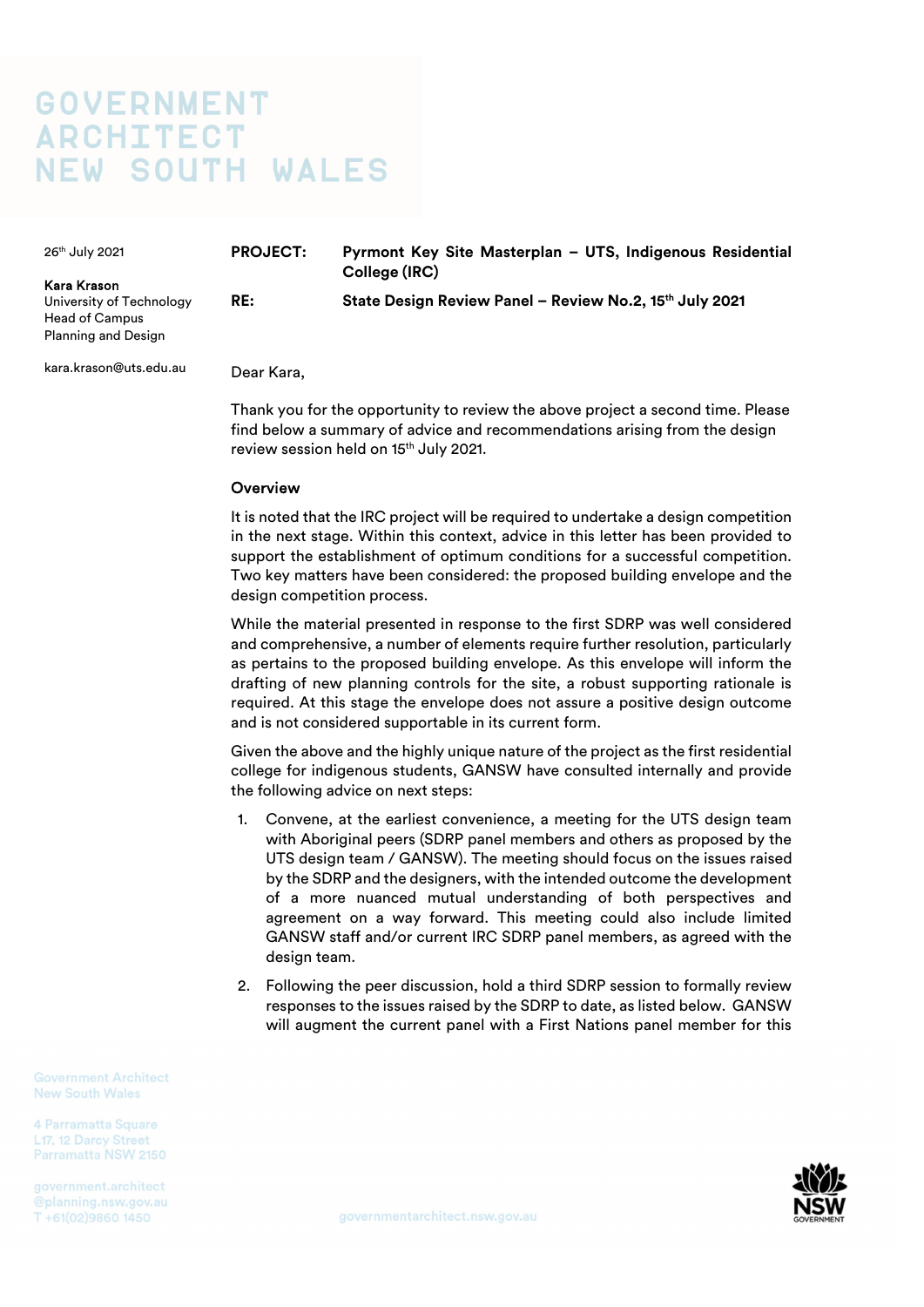session, that panellist will have participated in the earlier meeting for continuity and to help ensure that the specific cultural requirements of the project are correctly represented and understood.

## Design Review

The following elements of the design strategy are supported:

- The Country led thinking that underpins the project
- The commitment to Indigenous leadership and engagement thus far and in subsequent stages
- The sustainability approach and ambitious ESD targets. To further improve this approach, it is recommended:
	- $-$  to define the climate change scenario to be used for the design, from a precinct perspective
	- further specify responses to support urban heat resilience
	- promote upfront (embedded) carbon footprint to increase overall sustainability, including establishing a target.
- The commitment to deliver design excellence through a design competition with Indigenous led design teams.

The following commentary outlines key matters where further resolution is strongly recommended:

### Building envelope

It is noted, and supported, that the brief has been shaped through extensive collaboration with Indigenous stakeholders. However, the proposed floor plates and building envelope currently appear oversized. The logic and rationale for the elements of the brief and how they fit together has not yet been communicated in either drawings or a clear set of performance criteria or guidance. In the absence of this information several aspects of the reference design informing the building envelope are questioned. A number of these were identified at the first SDRP session and include:

— the proximity and interface with neighbouring buildings, in particular the overshadowing and privacy impacts on the residential apartments to the south. It is noted that the envelope interface to the south would not allow meeting Apartment Design Guide objectives

**Government Architect New South Wales** 

4 Parramatta Square L17, 12 Darcy Street Parramatta NSW 2150

government.architect @planning.nsw.gov.au T+61(02)9860 1450

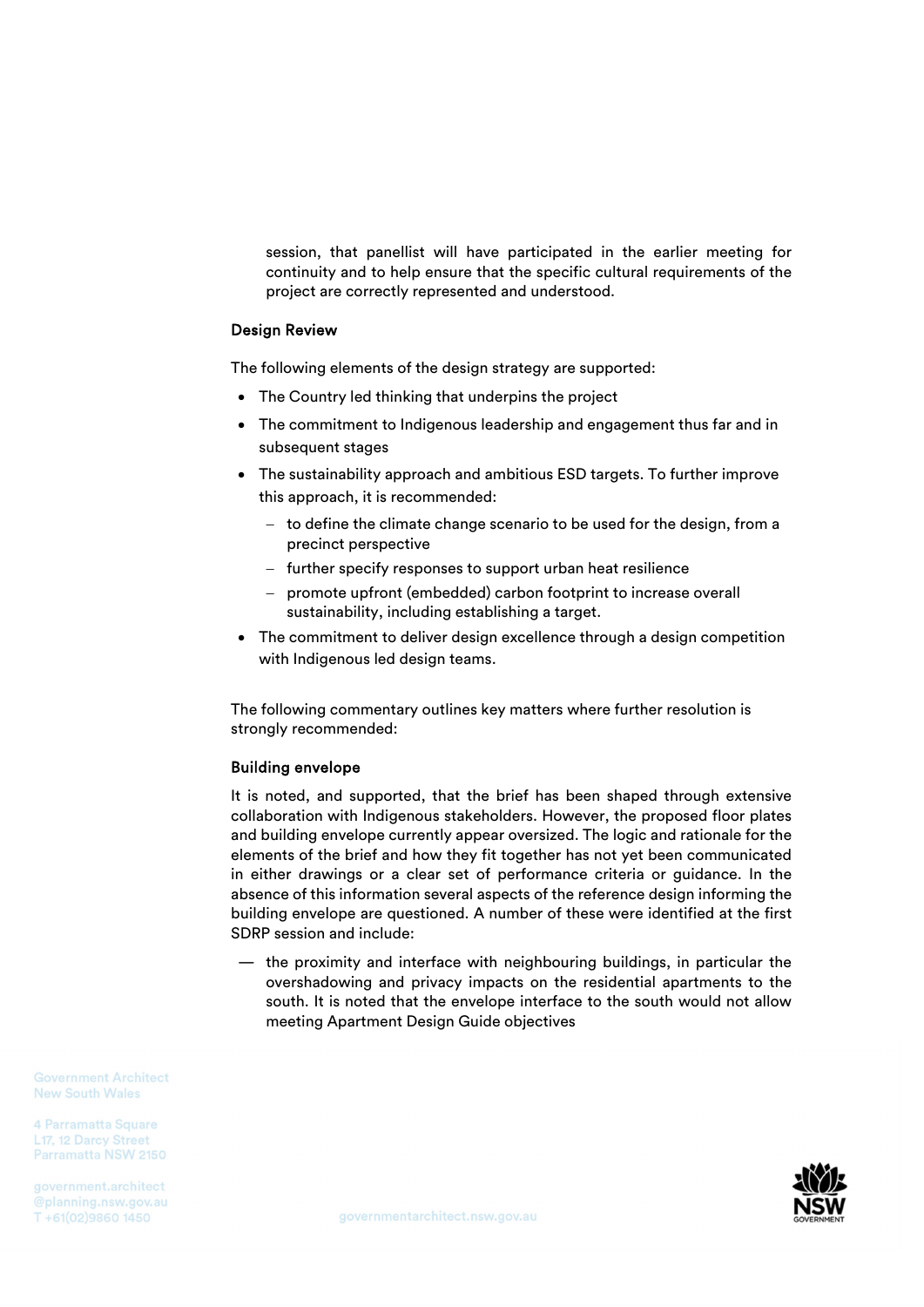- the location and amenity of IRC living spaces, with many not receiving any mid-winter sun
- the logic for how the building bulk and scale responds to the context, other than fitting the program
- the logic for the position and interfaces to circulation and shared spaces, other than being generous and providing an external gathering space
- the amount of natural light reaching some of the most receded circulation spaces where artificial light is likely to be required
- the logic of using external façade area for lift lobbies and service rooms
- the size and location of services
- the role and relationship between the different elevated outdoor areas including the roof of the heritage building

It is necessary to demonstrate that there is flexibility in the proposed building envelope for delivering the brief in a way that is: culturally appropriate, functionally efficient, creative and cost effective. This includes demonstrating flexibility or competitive alternatives for:

- the design and location of elevated outdoor spaces
- ways to break up the building bulk and scale and be responsive to the context, in particular along Harris Street
- approaches to the interface and/or integration with the heritage building and its conservation as a heritage item (noting the Conservation Management Plan is yet to be endorsed)
- arrangements of living spaces of high internal amenity
- considered interfaces to the apartment building to the south
- reducing the height of the building which is significantly higher than similar buildings nearby
- additional building envelope further to the north, potentially overhanging or cantilevering over the heritage building, subject to heritage advice

**Government Architect New South Wales** 

4 Parramatta Square L17, 12 Darcy Street Parramatta NSW 2150

government.architect @planning.nsw.gov.au T +61(02)9860 1450

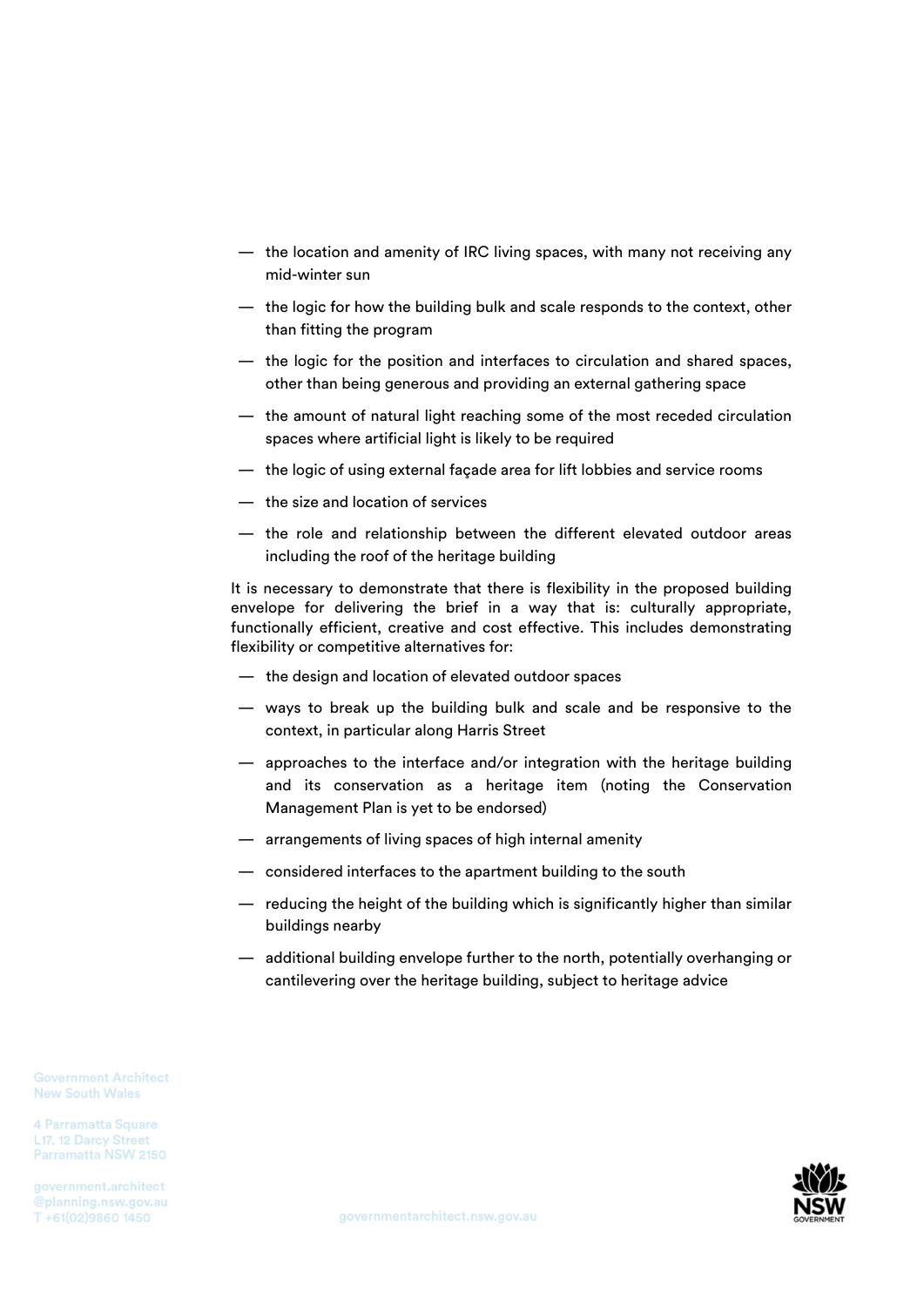## Competition process

To support a best practice competition process, aspects recommended to be agreed upfront and clearly communicated include:

- confirming the agreed planning pathway so that competition requirements can be tailored accordingly, and the right level of detail developed
- defining which aspects of the reference design (or design requirements if the reference design is not issued with the brief) are fixed and what will be negotiable during the design competition phase
- it is noted that the intent is for the FSR to be included in the planning controls. Mechanisms that will ensure that the overall built form emerging from the competition process will be both proportionate and efficient should be clearly identified. This includes clear articulation of what will be counted as Gross Building Area and Gross Floor Area.

During the Panel debriefing time it was also suggested to:

- consider including at least one SDRP member in the competition jury, to provide continuity to the process
- consider alternative briefing mechanisms (beyond the competition brief) to communicate the project expectations, which can better capture the unique aspirations and drivers and the Indigenous perspective of the project.

Clarification is required on whether the ten percent design excellence bonus is sought in addition to or as part of the proposed envelope.

GANSW look forward to continuing to support this important project. Should you choose to proceed with the proposed process, or if you have any queries, please contact Darlene van der Breggen.

or that

Sincerely, Olivia Hyde Director of Design Excellence Professor of Practice, University of Sydney Architecture Chair, Pyrmont Key Site Masterplan – UTS SDRP

**Government Architect New South Wales** 

4 Parramatta Square L17, 12 Darcy Street Parramatta NSW 2150

government.architect @planning.nsw.gov.au T +61(02)9860 1450